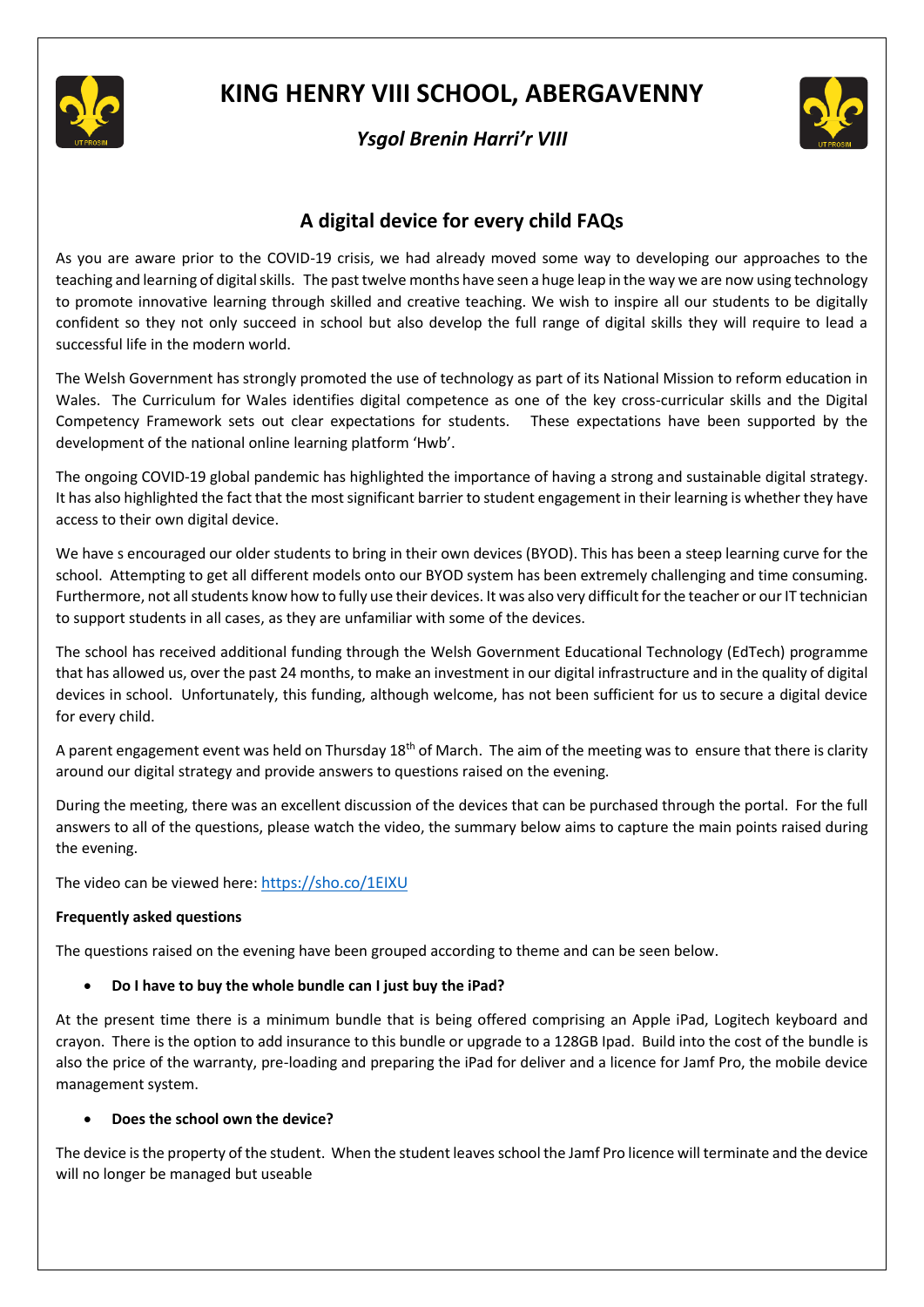### • **Price of the device with finance is expensive**

The finance company are independent of both KHS and Academia and so we have no control over the interest rate that they quote. There is however no obligation to arrange finance through the portal this can be arranged separately at a more competitive rate.

# • **Can the device be used as a personal device as well as a school device**

The devices are managed by the school, which means that software updates and applications can be remotely sent to individual machines. However when the device is in the home students would still have access to iCloud and iTunes and can purchase apps and use the machine as a personal device.

The mobile device management system that we are using, Jamf Pro, also gives parents the ability to manage the device through an app that can be downloaded.

# • **Do the devices take memory cards?**

Yes a piece of equipment can be purchased that allows the use of a USB drive, however this is not usually a satisfactory fix, if you are concerned about the size of the memory on the iPad then purchasing the larger 128GB machine would better suit your needs.

# • **When will KS3 be asked to bring devices to school?**

Students in years  $7 - 9$  are not currently required to bring devices into school as the focus of support for devices is being given to Years 10 -13. Later in the summer term we will begin to run trials with years  $7 - 9$  with a view that all students throughout the school bring a device from September 2021.

# • **What cover do I get if I purchase the insurance?**

Insurance is **optional** but if you choose to buy insurance with the bundle then it does cover damage and theft. The policies can be found here<https://admin.store.academia.co.uk/media/wysiwyg/ConnectED/compucoveripid.pdf>

# • **I don't want my child to carry a device will they still be able to borrow a device from school?**

There will always be equipment in school for students to loan. It is hoped that through the policy of students bringing their own devices where possible, this will free up school equipment for those who do not bring devices to borrow.

#### • **How often will the portal be open?**

The portal will be open twice this academic year and then each term moving from September 2021

#### • **I have already bought a device do I need to buy another one**

There is no requirement to buy a device through the portal on the website. Many parents will have purchased devices to support their children when home learning and it is fully acceptable to bring this device to school. Any non-managed devices would need to be connected to the bring your own device network. User names and passwords are generated by the school and full instructions for connecting devices to the BYOD network can be found on the school website.

#### • **If I have bought a non-Apple device will this cause problems for my child in school**

Staff who plan activities that require an apple iPad will have access to school equipment to ensure that all students have access to the same devices fir specific tasks. Similarly the schools chosen learning platform is Hwb which is accessible from all types of device.

#### • **Equity of provision**

A key part of the schools digital strategy to ensure that every child has access to a device is to maintain a good level of devices in school to ensure that students have access to equipment.

Those parents who would like to discuss how the school can support them please contact the school on 01873 735 323 or on our school email address [info@khs.schoolsedu.org.uk](mailto:info@khs.schoolsedu.org.uk) marked FAO: Mrs R Davies.